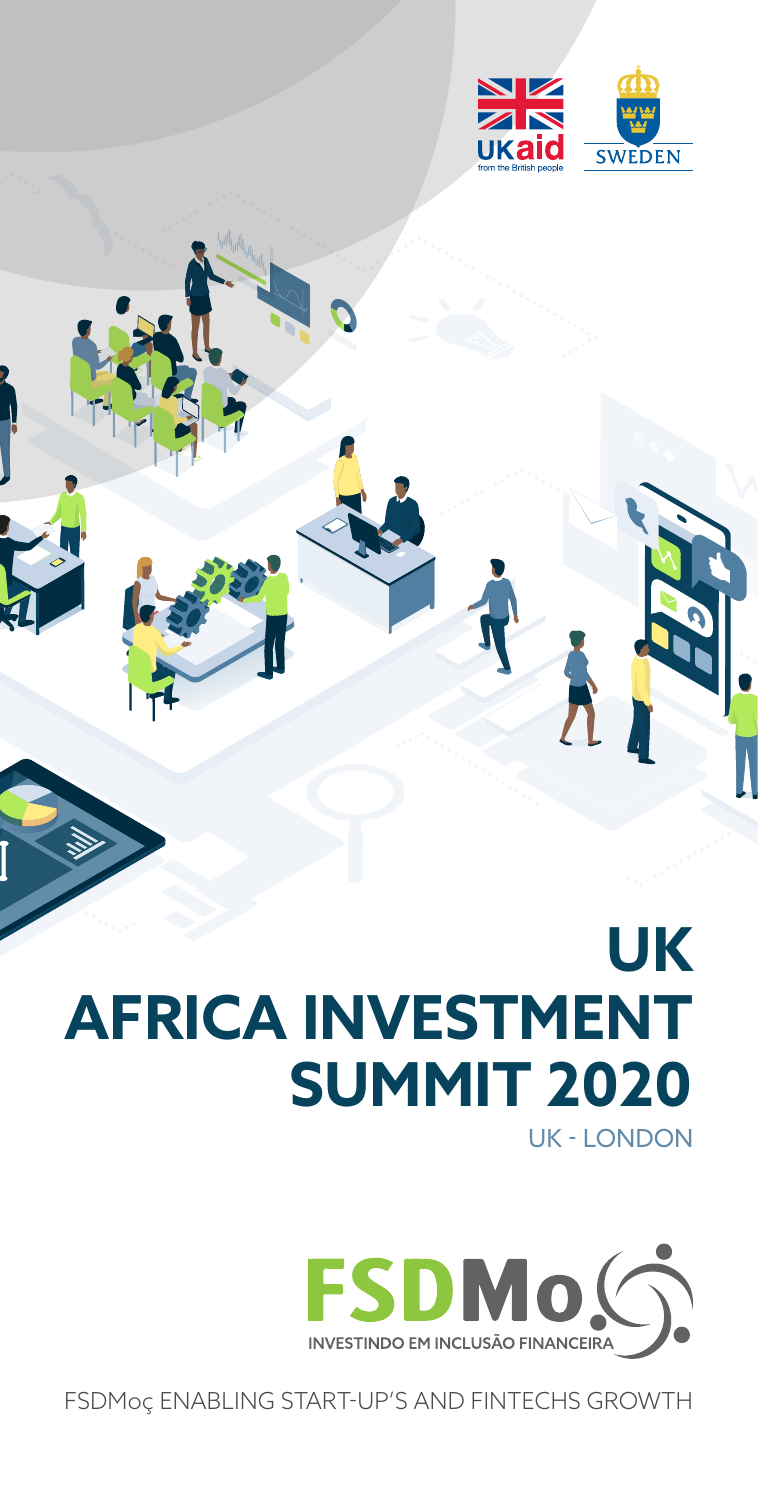

## **MÓVELCARE**

What is MóvelCare: is an electronic solution in a form of micro-insurance platform (EMIP) that uses mobile phones, web applications and a mobile application for premium payment, policy access, claim requests, policy management and retains proof of being a policy holder.

What problem is addressed: Limited data availability for low income segments, making it difficult for insurance

companies to underwrite policies and very few insurance companies offer products for these segments.

What is being offered: TABECH offers a non-quotation-based insurance platform that makes use of USSD and SMS to give subscribers a convenient way to subscribe to and to claim for insurance products. Additionally:

- > USSD and SMS subscription: Giving access to insurance for the unbanked and noninternet user;
- > Low Eligibility clauses: Making insurance adoption easier, faster and less rigorous;
- > Multi-platform integration: Uses top end integration technology to guarantee dedicated and secure connections;
- > Freedom of migration: Giving clients the freedom to choose the cover they want at the time they want.

Target population: unbanked, women in poorer zones and irregular internet users.

Benefits: the innovation makes insurance more accessible to low-income earners contributing to Financial inclusion (Reducing inequalities to access of financial protection and risk solutions).

#### Site: www.movelcare.co.mz

Email: Founder@movelcare.co.mz . Cell:+258 84 448 27 91



## **XIPHEFU**

What is Xiphefu: it's a software and device that allow you to control your electrical equipment by using your phone anywhere in the world with no internet.

What problem is addressed: every day we are wasting up to

40% of electricity when we leave equipment on standby mode, lamps on unnecessary and plugged devices on electrical outlets.

What is being offered by Xiphefu: a solution composed by device that will manage electricity to your equipment and application to communicate with the Xiphefu devices.

Target population: middle and upper-income population.

#### Benefits:

- > Reduction of power consumption in houses and offices up to 40% and save money;
- > Reduce the wasting of electricity and collaborate to achieve one of the millennium goals (Ensure environmental sustainability);
- > Possibility to have control worldwide without Internet;
- > Easy use;
- > Affordable price;
- > Easy integration in your electrical system (no need changes).

#### Site: www.outputech.co.mz

Email: outputech@gmail.com . Cell:+258 87 315 47 17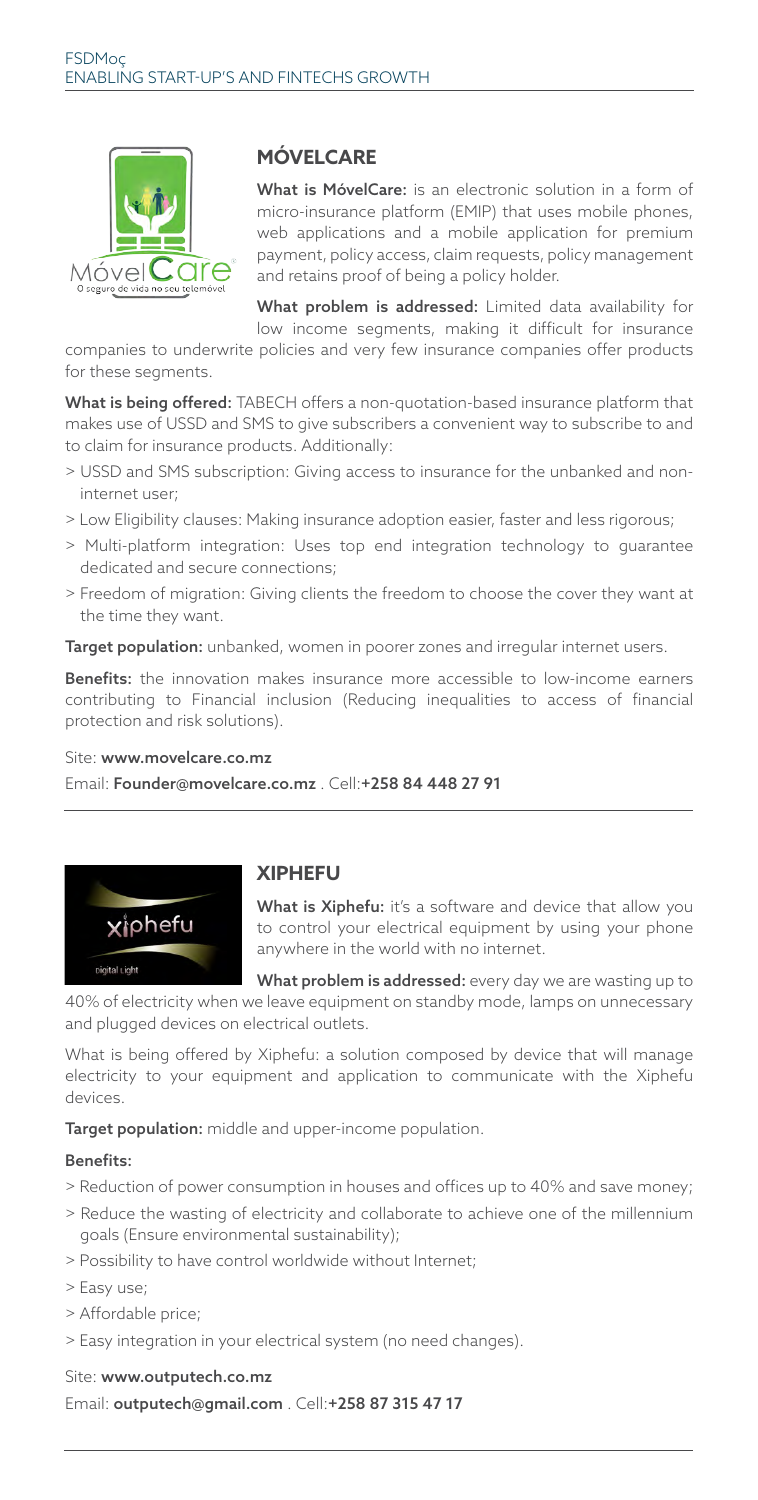

### **BACELAPP**

What is Bacelapp: Is a mobile application that offer a discount on any purchase up to 50% to its users. The app can be used by customers/clients looking services like pharmacy, food, clothing, entertainment and other services registered within Bacelapp (list of Bacelapp partners).

What problem is addressed: we aim to promote customers savings behavior by providing information on sales from different shops in one place (which is the App).

What is being offered by Bacelapp: The main objective of this platform is to provide discount to its users on the purchase of products and services, increase and build the loyalty portfolio of potential partners (banks, insurance companies, telecom, gas stations, etc.) as well as to provide database of customers which can be used by our partners on their strategic decision making.

Target population: (i) The main target group are customers using smartphones and (ii) service providers are seen as partners (gyms, pharmacies, supermarkets, shops, hairdressers, banks, insurance companies, telecom, gas stations etc.

Benefits: Users save money and time, control their finances, access information on sales from different providers. There are also additional benefits to service providers in case they need to attract new customers, retain existing ones. The end goal with the customer database is to build a customer profile that can be sold to potential service providers.

Millibran Technologies Site: www.bacelapp.co.mz Email: lgagnaux@millibran.co.mz . Cell:+258 87 007 37 33

## **biscate BISCATE**

What is Biscate: Biscate is Portuguese for odd job, is an employment platform for the informal sector. The platform connects demand and supply side Customers contact workers directly and rate them afterwards based on some key variables such as time, price and quality. The rating process rewards quality and credibility to a particular worker which adds value to the platform.

What problem is addressed: Limited employment and income opportunities in Mozambique. Mozambique's labor market is characterized by the creation of 700,000 formal sector jobs while 300,000 youth join the labor force on an annual basis, and 75% of the economy continues to be informal. Nonetheless, the informal sector is replete with skilled handyman in need of better work opportunities while middle and upper middle-class citizens need affordable and credible blue-collar services.

What is being offered by Biscate: (i) Job opportunity within the informal sector; (ii) Income opportunity for segments of the population in the bottom of the pyramid; (iii) connects two traditionally disconnected socio-economic groups; (iv) Rating system which fosters competition and build a trust.

Target population: (i) Lower income individuals with technical skills and the majority working under informal sector, usually living in the city outskirts making use of basic phones with no internet connectivity; (ii) Customers- middle to upper middleclass population from provincial capitals with access to smartphones and in need of handyman services.

Benefits: Through the platform excluded segments will increase their job opportunities and income. Bistate is considered a social inclusion app that provides unlimited opportunities to people on informal sector regardless the status and location.

Site: www.biscate.co.mz Email: info@biscate.co.mz . Cell:+258 82 512 92 45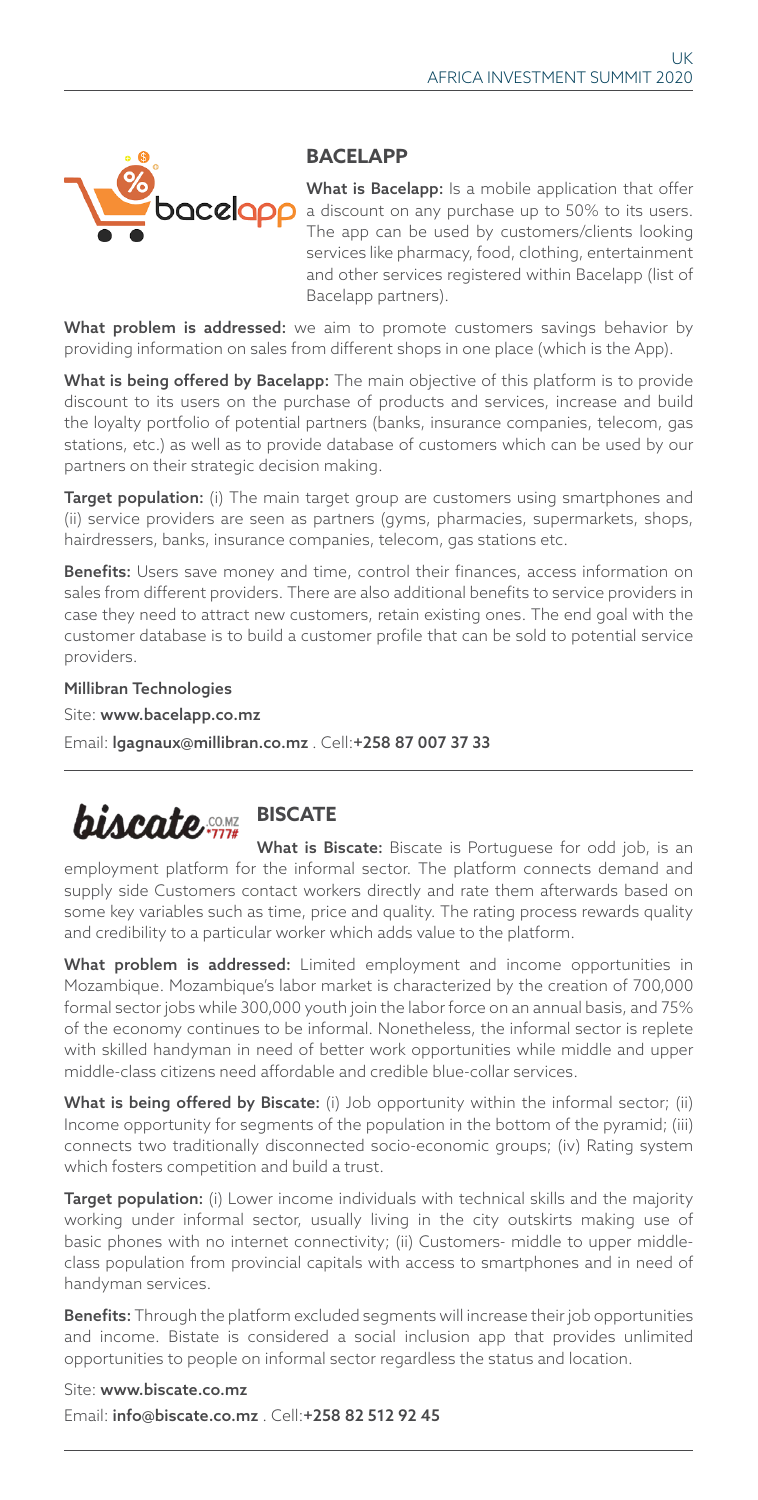# **MELITXI**

## **MEU TXI**

What is MEU TXI: MEU TXI which means "My Money" in a Mozambican slang, it uses a mobile app to help its users manage their money every time they spend

and as well as make savings plans. The purpose of the "Meu txi" is to teach finance management by providing information in a real time. This is an interactive application, easy to integrate with banking services and mobile wallets.

What problem is addressed: Lak of personal finance management skills, lack of improve money control on spends, particularly for those who operates in the informal markets, but also introduce the concept of planning and saving in very earlier life cycle.

What is being offered by MEU TXI: through the app, individuals can learn how to do personal financial management in a real-time, as well as control on cash flow, personal debt and loan management. The App generates automated savings plans. MEU TXI team provide assistance on the execution of monthly spending plan.

Target population: Public in general but more specifically: Informal works, students can make best use of the tool.

Benefits: Is easy and cheap to get your personal finances organized at any time whenever you are. The results of your monthly expenses are displayed in a dashboard which allows an illiterate person to understand. The tool will help to improve money control on spends. This is an inclusive tool for financial inclusion.

Site: www.ability.co.mz

Email: Gerson.zandamela@ability.co.mz . Cell:+258 82 773 89 93



#### **UBI**

What is UBI: UBI is an innovative platform that provide access to information of a city by connecting people to businesses and places. Through this platform, we aim to enhance and promote our culture or simplifying our daily commute, including access to transport information. UBI can be assessed

from anywhere, anytime using a mobile phone, desktop or digital kiosks spread across the city. The idea is to turn African cities into true smart cities using this technological solution that can help to improve access to information.

What problem is addressed: Lack of information on what is available in your city without spending a lot of time and money searching for it. UBI is a digital and inclusive city where everyone can get into easily.

What is being offered by UBI: at UBI the customer is at the at the center, thus our solution is built for everyone. We do offer real time information on the waiting time for buses, smart route selection, ticket purchase and much more. From the Kiosks you can have access to all spots and events around town, fresh news and historical information, plus engaging and didactical games. At the moment UBI offers two intuitive apps to explore the city:

- > UBI Spots: You can discover new things to do and have access to exclusive deals that outlets and brands have to offer;
- > UBI Eventos: You can check all events in your town, buy tickets and enjoy unique moments of culture and leisure.

Target population: Anyone that owned a smart phone and needs information. We are targeting youth in urban and sub-urban context.

Benefits: UBI makes your day to day life easy, and some of the benefits includes saving (time and money) because you can access the city digitally.

#### Site: www.ubi.co.mz

Email: cristiano.gil@ubi.co.mz . Cell:+258 84 632 47 33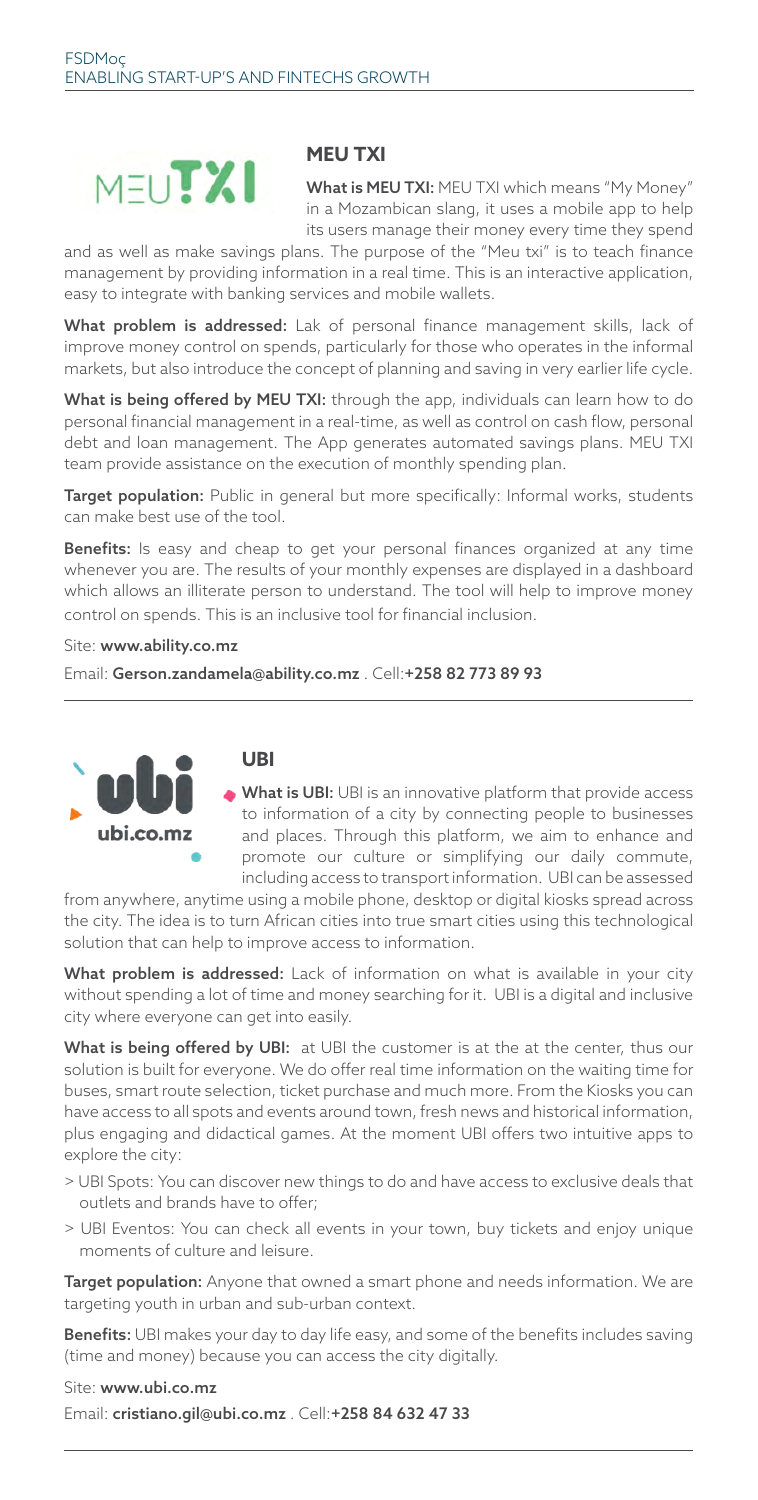

## **ORIEN - PÁGUA**

What is ORIEN - PÁGUA: The PAGUA application enables meter reading and invoice printing in the consumer's home, making the process transparent and still allowing the customer to access all transactions that occur in their home or business using their mobile phone.

What problem is addressed: PÁGUA is the idea of a young Mozambican entrepreneur, Nério Cutana, who in 2017 dreamed of doing something different to change the community where he live, when he was faced with slowness and lack of transparency in the records of water consumption readings; which motivated him to bring a solution that would benefit everyone.

What is being offered by ORIEN - PÁGUA: Págua offers and equipment to the agent employee of the water supply system with a tool that enables to read meter counters and print invoices directly at the customer's home in real time.

Benefits: The consumer monitors all consumption fluctuations through the mobile application.

#### Address: 1359, Rua Mártires de Homoíne, Maputo/Mozambique

Email: pagua@oiren.co.mz

Contact Person: Nério Cutana. Contact details: +258 84 78 52 583



## **PAYTEK AND I.MALI**

What is Paytek and i.Mali product: PAYTEK It's a new Mozambican FINTECH that operates as a Payment Services Aggregator, providing a multi-entity Digital Payment Solutions and value-added services for Personal Finance Management. Our first product, i.Mali, is a digital payment account that will allow end-users to continue to use their bank accounts, and mobile wallets, to carry out payment services and purchases but in a more integrated, comprehensive and conscious way, thus creating a sustained habit of making electronic payments

instead of using physical money.

What problem is addressed: With the services offered by i.Mali, we want to transform people's habits to make payments digitally by increase the use of digital payment services, contributing to financial inclusion.

What is being offered by i.Mali: I.Mali is a digital payment platform integrated with banks and service providers that offers the user a unique interface for making merchant payments with QRCode, P2P transfers and paying for utility services such as airtime, electricity, TV subscriptions and other specific services such as university fees. i.Mali can also help people to better manage their money and has a rewarding loyalty program to increase DFS use.

Target population: In first place i. Mali will be used in closed digital ecosystems being the first one the UEM Campus targeting 40.000 users including students, teachers, workers and merchants to pay for all services inside the campus. After this first phase, i.Mali will expand to global market.

Benefits: i.Mali is a simpler way to pay for products and services with multiple Bank/ Wallet accounts in a single application, QR Code to pay at the counter, Bank/Wallet account aggregation with online balance and service commissions information, PFM – Personal Financial Management to help people save on payments and gain access to their historical behavior and loyalty program to increase DFS usage. We believe that the increase usage of i.Mali has a positive impact on the improvement of consumer habits and social wellbeing.

Site: www.paytek-africa.com / imali.co.mz Email: joao.gaspar@paytek-africa.com . Cell:+258 84 911 30 15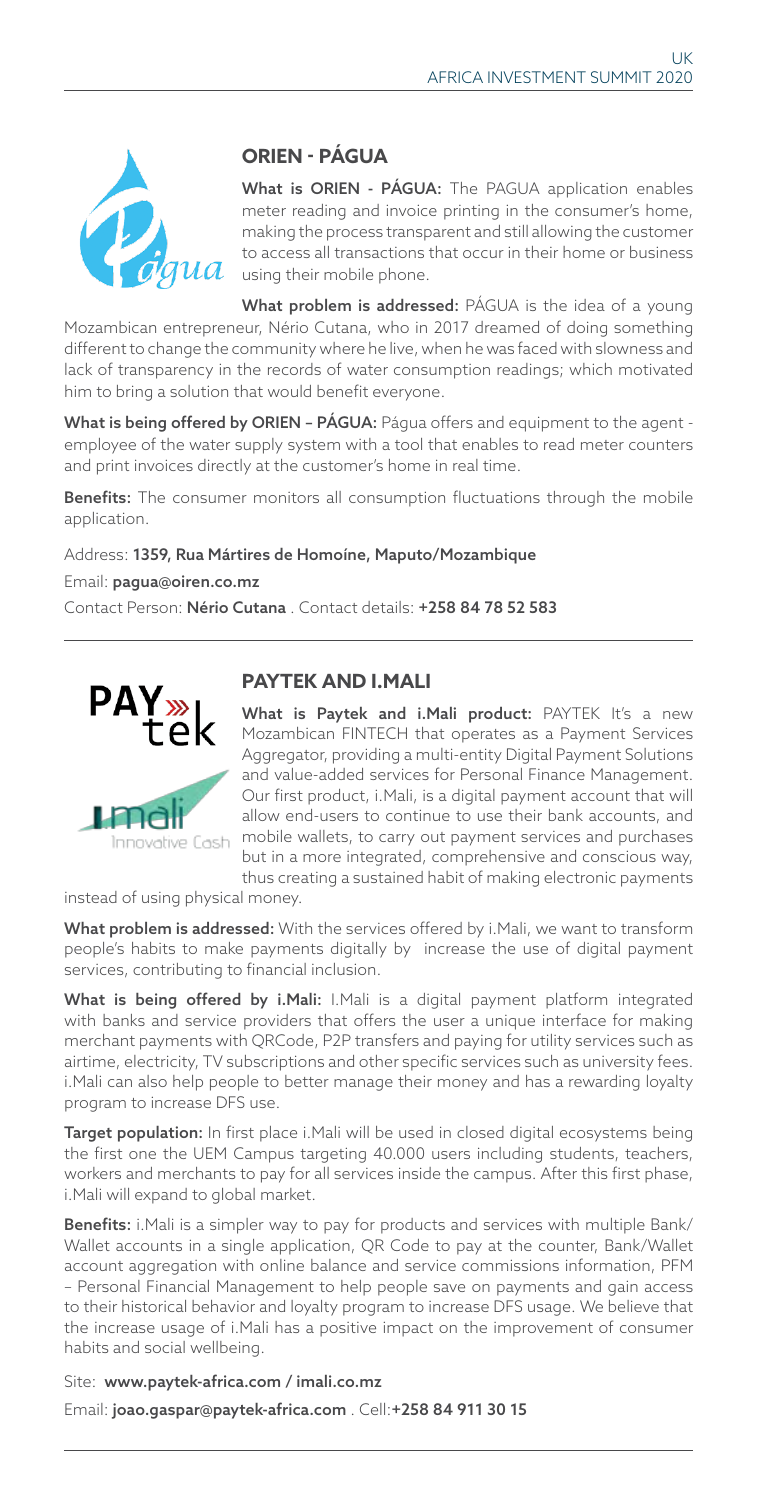

## **AGDATABOX API**

What is AgDataBox API: AgDataBox API is a platform that allows the integration of computational applications data for use in the agricultural environment making an important contribution to farmers and researchers, allowing a deep analysis of agricultural data over the years.

What is being offered by AgDataBox API: easy, secure and efficient storage, integration and management of agricultural data through specialized software both developed by the AgDataBox team or other developers and researchers. It makes possible the abstraction of several complex processes. Enables farmers to make deep analysis of the processes versus the productivity obtained along the years.

Target population: agricultural software developers, service providers, farmers.

Benefits: easy data integration for all targets, reduction of application development time, complexity and integration for developers, enables small scale farmers to have control of their production process and to use Precision Agriculture even without heavy and expensive equipment, farmers can get notified about several types of agricultural events by receiving SMS and email notifications based on the region/ area where the event takes place.

Website: http://ppat.com.br/api/doc.html Email: jasseck@gmail.com . Cell: +258 842 51 76 50 / +258 862 51 76 51 Publication: https://doi.org/10.1016/j.softx.2019.100327



## **EKUTIVA**

What is EKUTIVA (Quick-e-Pay): Quick-e-Pay it is eKutiva Solutions company product that aggregate payment accounts in one Single service easily and in real-time. The main aim of this service is to centralize payment wallets and allowing customers and merchants to pay easly with Low taxes amount.

What problem is addressed: Lack of a centralized service where customers can Add any account or mobile Wallet to perform payments in real-time.

What is being offered by with eKUTIVA: Quick-e-Pay is payment aggregator service that allow customers to manage and perform payments in real-time using a web browser or a mobile app (securely and effectively, using new Technologies such as QR Code, easiness to become a merchant with one click.

Merchant Payments functionally (Online invoicing, QR Code Invoice, POS Payments). Customer Payment functionality (Mobile and Web browser account to perform payments using mobile wallets or Bank Accounts).

Target population: Merchants with any online shop or service or even a physical shop, service or company that needs to acquire payments.

Customers that have any mobile Wallet active account (with a smartphone or web internet connection).

#### Benefits:

- > Reduced taxes
- > Easiness of usage

Comprehensive integration and documentation

- > Online support
- > Real-time credit and debit
- > Interoperability
- > Mobility

Site: www.ekutivasolutions.com . www.quickepay.co.mz Email: info@ekutivasolutions.com . Cell: +258 84 569 06 06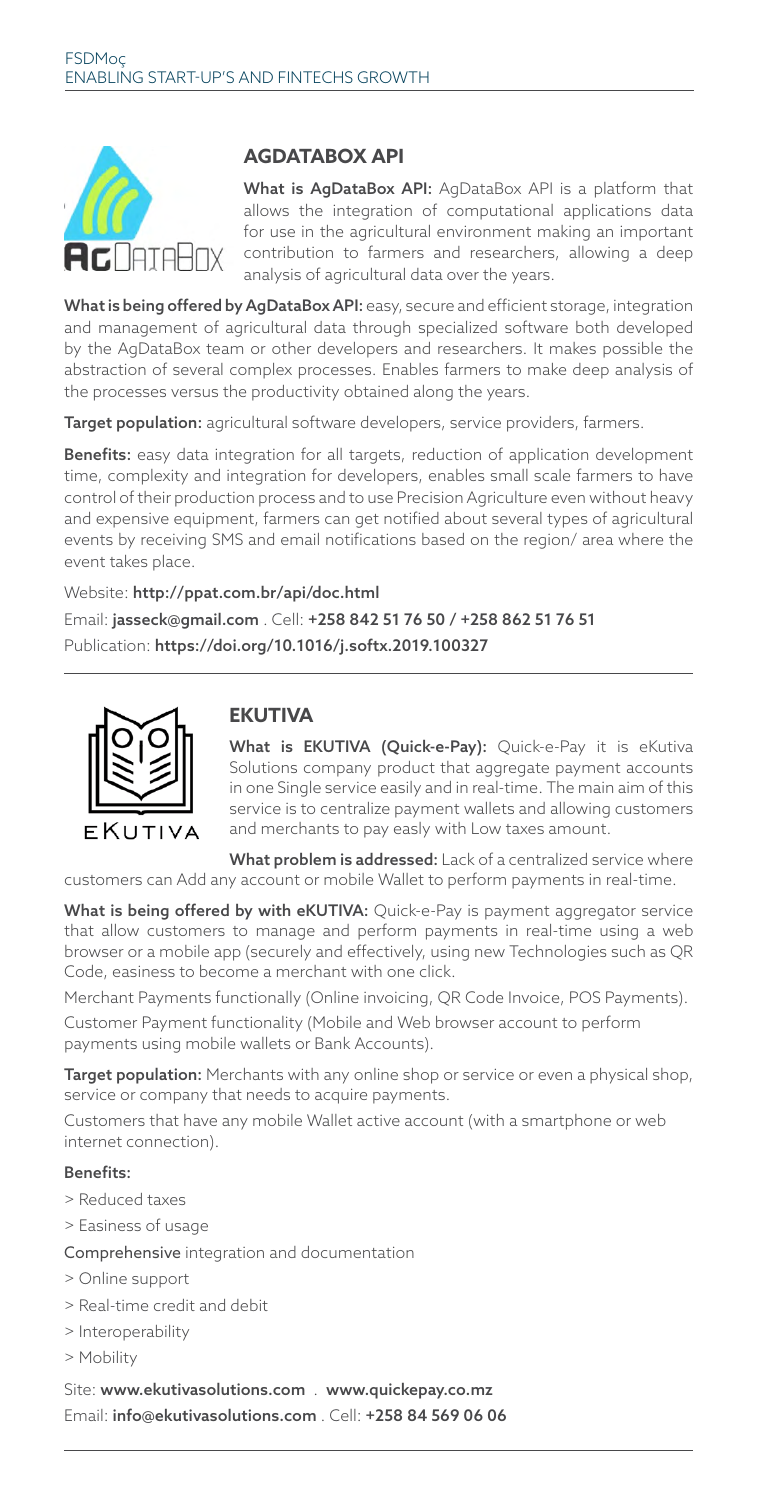

### **NEXTPAY**

What is NextPay: Nextpay is a Mozambican Fintech created by Bytecode Soluções Tecnológicas Ltd, which is dedicated to the development of fast, safe and efficient payment solutions for small, medium and large companies.

What problem is addressed: This platform is a mobile aggregator that works as an online wallet for making payments for any kind of service or product, and eliminates the need of those companies to develop or implement payments solutions that requires the application of technical skills.

What is being offered by with NextPay: With this solution, we expect to reduce the floods in companies as supermarkets, reduce the physical card utilization and card clone risk and encourage the financial inclusion and online payments in our country.

Benefits: This product is a gateway that aims to facilitate integration with the various payment solutions available in the Mozambican market and facilitates reconciliation by making payment information available on a single simple and easy-to-use platform.

Address: 656, Filipe Samuel Magaia avenue, Maputo/Mozambique Email: info@bytecode.co.mz or nextpaymz@gmail.com Contact Person: Edy Matola . Phones: +258 21 08 34 55/ 84 602 47 77



## **ROBOBO**

What is ROBOBO: Robobo is a technology development agency that is focused in consultancy services in softwareapp development, hardware and IoT solutions, who has recently been developing a FinTech solution known as PagaLu, which is a payment aggregator service that enables for payments between mobile wallets, bank accounts and other popular methods in use in Mozambique.

What problem is addressed: PagaLu is addressing a major gap that currently exists in payments and transactions, whereby consumers have various Financial service providers with different fees and a lack of interoperability. This fragmentation causes added costs and ultimately challenges with Financial inclusion as people especially in rural areas may only have access to a given mobile wallet and is restricted whom with they may transact and the costs associated.

What is being offered by with PagaLu: PagaLu is aimed firstly at startups, entrepreneurs, content creators, and all who wish to monetize or accept payments from the majority of the commonly used means of transaction (mobile wallets, bank transfers, debit/ credit cards, and others). As a next step, the solution aims to provide Peer-to-Peer (P2P) payments.

Benefits: Reduced transaction costs (especially between different payment methods), support in financial inclusion by enabling cross platform payments at standardized rates.

**Target population:** First phase: aimed at businesses and later aims to open the service to general population via P2P payments.

Address: Cowork Lab - PSK, 1063 Paulo Samuel Kankhomba Avenue Maputo/Mozambique Email: team@robobo.org

Fei Manheche / feimanheche@robobo.org Cell: (+258) 84 434 62 03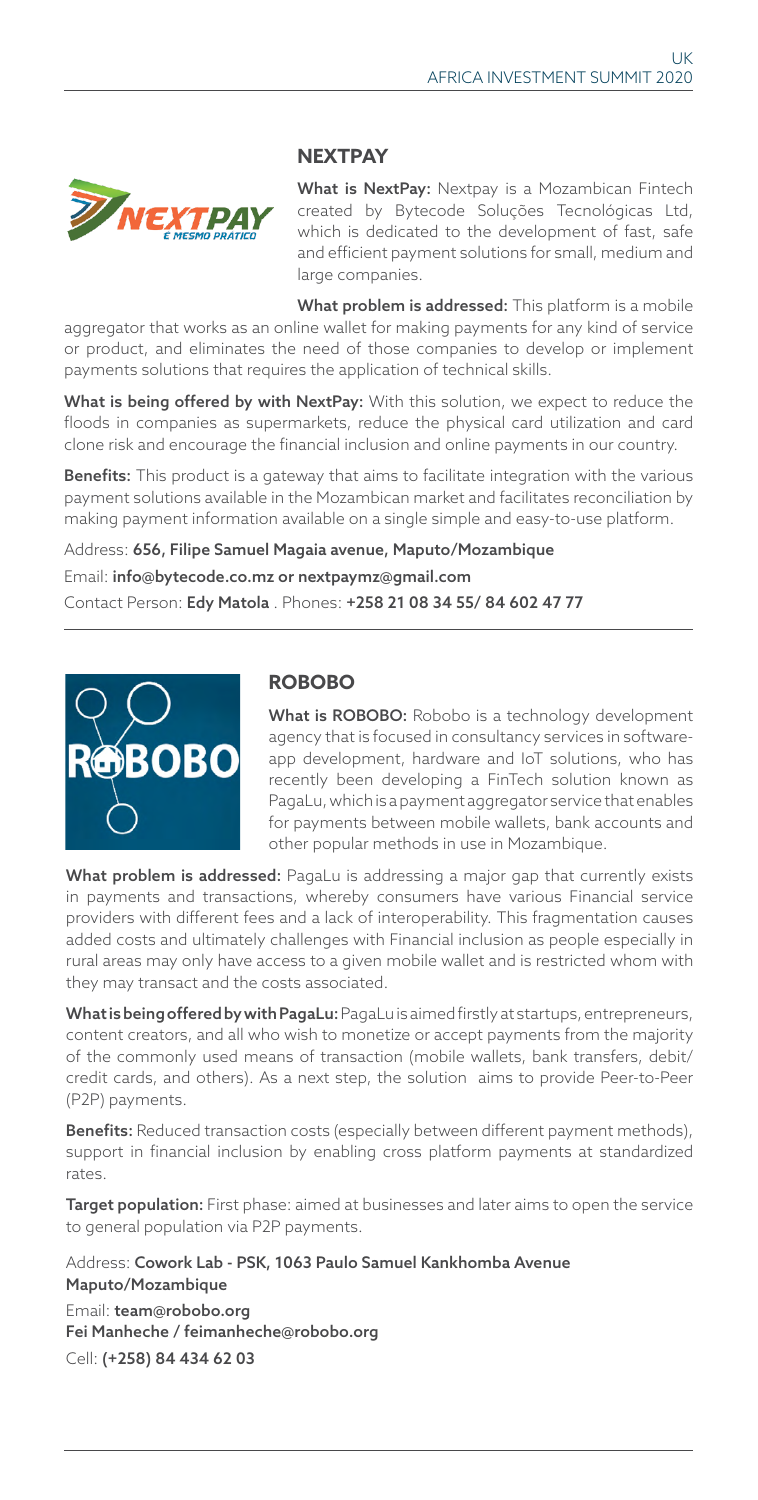#### ≣T@ABLET COMUNITÁRIO

#### **T@ABLET**

What is Community T@ABLET: Community T@ablet Is the first patented mobile digital school. The Community Tablet is a mobile infrastructure, equipped with 4 hard glass touch screens that have all the functionalities of a normal computer and allow people to browse and learn through quizzes and gamification. The Community Tablet is solar powered and is prepared to reach areas of difficult road access, it is particularly designed for the remote rural communities of the developing countries.

What problem is addressed: The lack of infrastructures constraints the access to information and education regarding global issues that affect the development of the rural communities in Developing Countries. The SDGs are the path to lessen disparities and inequalities between and within these countries. The provision of tools for universal education is a key factor to the successful implementation of development policies. In the 4.0 Industrial Revolution era, the access to internet and ICT is still a mirage in Africa.

#### What is being offered:

- > Interactive games on specific topics
- > Educational videos
- > Online interaction between campaigners
- > Video calling where you can have a tutor interact with a particular community
- > Campaign Feedback with All Specific Data
- > Guaranteed access to any rural community

#### Target population:

The focus is on getting the message to rural communities most of them digital illiterate.

#### Benefits:

- 1 Modernization in approach methods.
- 2 Optimization of logistics.
- 3 Elimination of the illiterate and semi-illiterate embarrassment.

#### Site: www.tabletcomunitario.org

Email:dayn@tabletcomunitario.org . Cell: +258 84 301 40 38



## **ITIS**

What is ITIS: ITIS was launched in 2012 aiming to create the most immersive and locally adapted business simulator to

boost Mozambican environment ecosystem, through enabling peeking Mozambican market, without risks.

What problem is addressed: Peeking another country's Market, without risks! To address this important issue, SPEE was developed and is a web platform that enables the formation of multidisciplinary working groups for creation and management of virtual companies, allowing the simulation of real market processes in Mozambique, such as: Licensing, commercial and HR management, cash flow, basic accounting, Tax payment and more, in a dynamic and practical way.

What is being offered by with ITIS: SPEE stimulates Immersion in other countries business reality, Entrepreneurship and courage, Networking and Innovation Transfer across nations and cultures.

Address: 85, Crisanto Castiano Mitema Road , Maputo/Mozambique

Site: www.simulacao.co.mz

Email: info@itis.ac.mz . Contact Details: +258 21 32 08 15 / (+258) 84 866 30 15 Contact Person: Bhavika Rugnath . Cell: +258 82 36 16 890 Email.: bhavika.rugnath@itis.ac.mz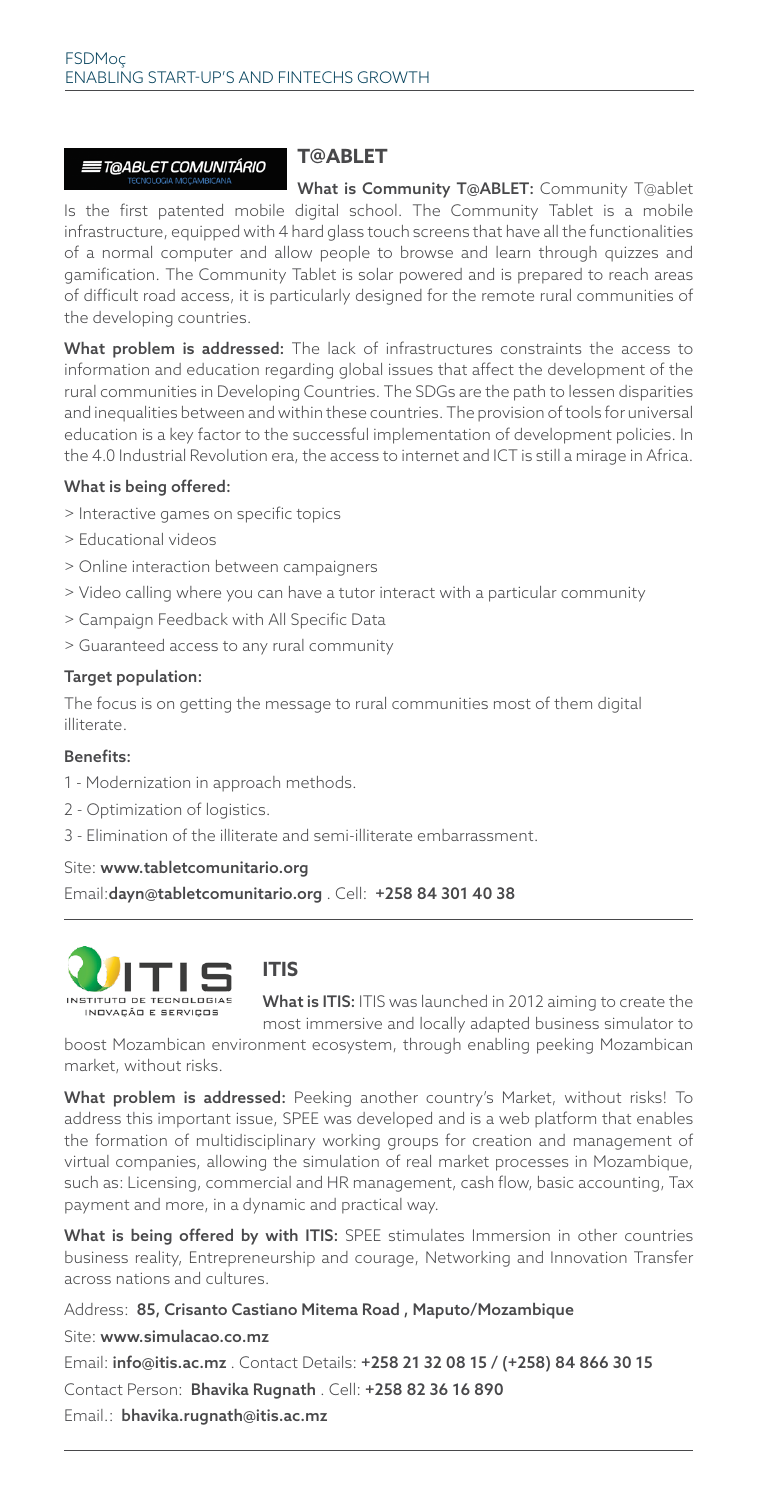

What is Paycode: Paycode is a digital payments technology company implementing the (Electronic Data and Payment Technology (EDAPT) system.

What problem is addressed: What is being offered by with Paycode: This system manages and deliver social payments to beneficiaries in the districts of Mabalane, Chokwe' and Massingir. This initiative complements the existing national subsidy payment infrastructure, which aims to simplify the process of making and receiving payments, tracking and storing of transactions conveniently and economically using secure and mobile biometric cards.

Target Population: low income individuals and MSMEs

Benefits: The RETAIL EDAPT Application - Data Acquisition and Electronic Payment Technology, manages the flow of funds between consumers, merchants, stockbrokers and financial service providers. The solution offers merchants the unique opportunity to offer products and services to the most disadvantaged without access to banking. It allows them to participate and integrate into the electronic payment system network, designed to meet their specific needs and the needs of their customers, ensuring maximum security, low costs and accessibility.

> It furthermore allows traders to become banks without branches, enabling integration of end-users / customers and on-site transactions, resulting in the inclusion of the most disadvantaged communities into the country's financial system.

Address: Av. Emilia Daússe, nº651 . Phone: +258 84 392 7911 . Fax: +258 21 210 700 Email: cristina.cadima@paycodemoz.com . Cell: +258 84 960 2329



## **APPLOAD**

What is Appload : Appload is a mobile app working as an online hub that connects logistics companies with clients wanting to ship cargo.

What problem is addressed: These companies and its clients face numerous contains from finding reliable transport services to security of the cargo, reliability and payment.

What is being offered by with Appload: Appload helps its clients reduce all those market constrains and at the same time provides an opportunity and incentive for businesses to enter the formal business and banking sectors.

Site: www.apploadafrica.com

T/WA: +258 82 301 96 95/ 84 852 19 30 . Email: claire@apploadafrica.com

## WenaData WENADATA

What is Wenadata: WenaData is an innovative research company, focused on obtaining all kinds of statistical data.

What problem is addressed: It is very difficult to obtain real qualitative and quantitative statistical data in Africa. The process of obtaining data is very time-consuming, bureaucratic and has a high cost. For this purpose, it was developed specific software, a website and a mobile application (android version), with a series of associated research tools.

What is being offered by with Wenadata: Wenadata can be hired to conduct surveys, market research, social studies, advertising or even for real-time polls

Target population: We operate in B2C, B2B, B2E and B2G model.

Benefits: It's an instrument that government, private sector and other institutions can use as an educational vehicle, barometer for the collection of useful information and help in making strategic decisions, remotely, at a low cost and environmentally friendly.

Site: www.wenadata.co.mz Email: nunosoares@wenadata.co.mz . Cell: + 258 820008314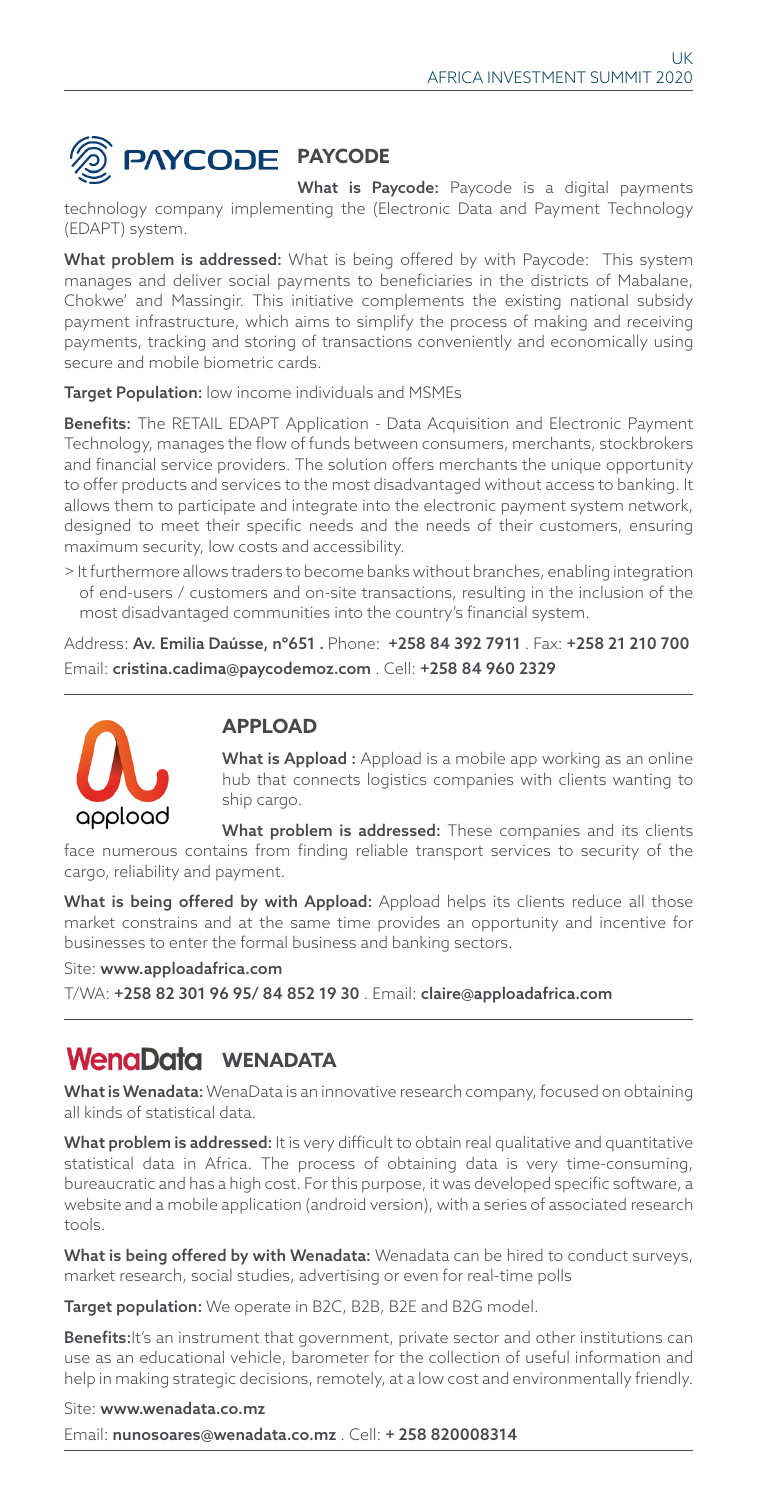

### **MOOVI**

What is Moovi: Moovi.Ida now is company that is creating solutions, related to ticketing, for cinemas (moovi) and events (spreepass) , this solutions no only satisfy the event attendee they go beyond that, that is event organizers and even event sponsor and partners.

#### What problem is addressed:

For event attendees

- > The Lack of information about events, movies.
- > Protection in case of ticket loss.
- > Long queues to enter the events or even to buy their tickets.
- > Ticket refunds.
- > Ticket fraud.
- > Ticket resale.

For event organizers

- > High fees to produce tickets.
- > Ticketing frauds.
- > Lack of information related to their events.

For event Sponsors

> No reliable information about the events sponsored.

#### What is being offered by with Moovi :

We built linked platforms:

For event attendees we built an platform (mobile and web) that:

- > Offers information about all sort events happening around the attendees.
- > Event attendees can purchase their ticket with simple clicks.
- > Offers protection for their tickets.
- > Offers options as partial payments for events.
- > Event attendees can share ticket with friends.
- > Reduces waiting time on queues.

For event organizers:

> Open door for them to manage their events "from event creation and ticket scanning".

> Offers reliable data about their event.

> Prevents ticket fraud.

> Reduces event fees "printing tickets, printing posters, ticket validation team".

For event Sponsors:

> Information related about sponsored events.

Target population: we have people from all different social classes, using our platform, and ages go around 16 - 65.

Benefits: Reliable information for all side, easy access to events, protection, and less costs for event attendees, and organizers.

#### Site: web.spreepass.app

Email: pedro.dava@spreepass.app / josepedrodava@gmail.com Cell: +258 84 301 88 77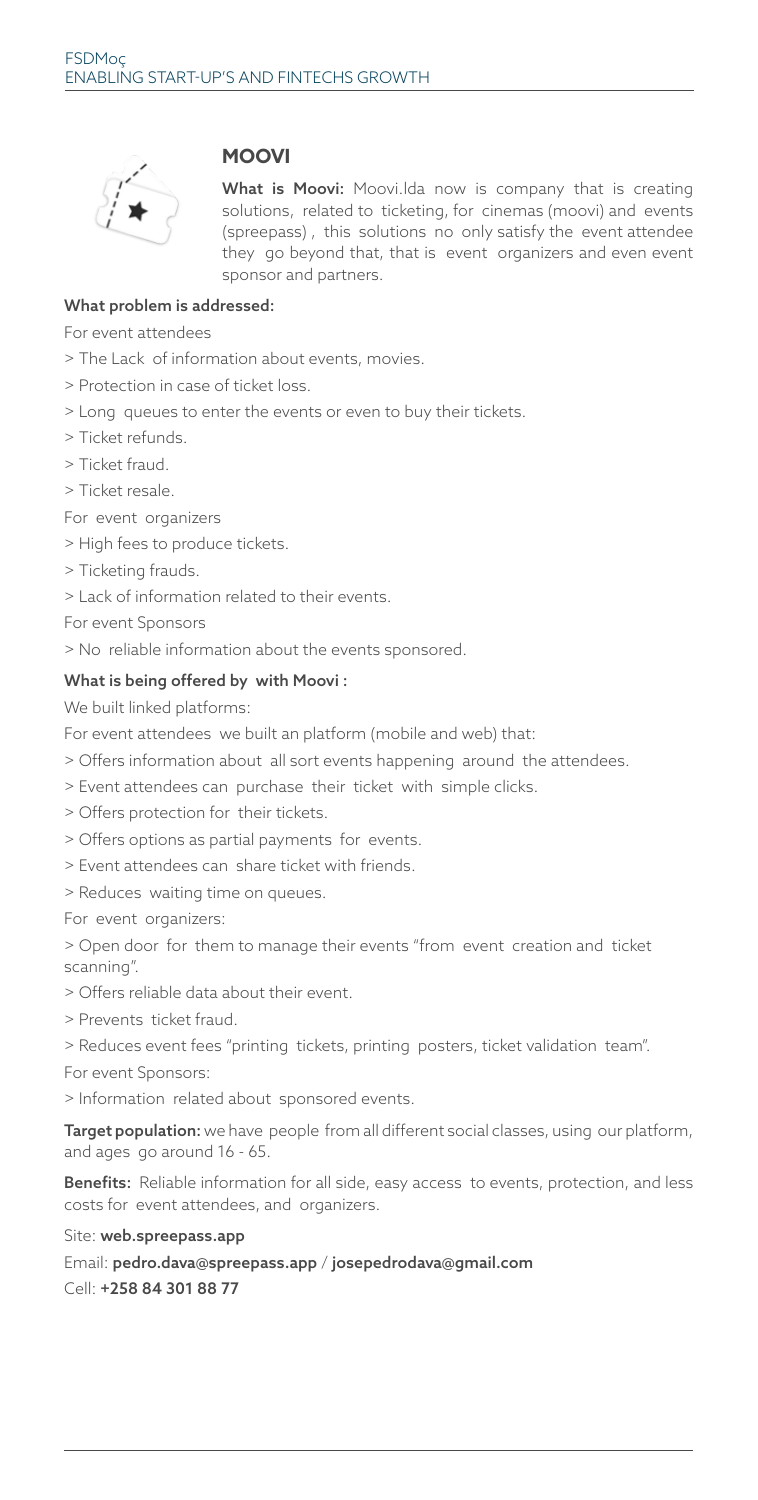

## **M-XITIQUE**

What is M-Xitique: is a Mozambican Startup in the Fintech market that brings a revolving credit group management platform (Xitique) and savings.

With M-Xitique, informal market vendor groups, youth and families have a convenient way to manage their savings

groups (xitique) transactions, learn about financial education, and receive real-time notification of transactions in their groups. Xitique.

What problem is addressed: Informal savings groups in Mozambique accumulate over 1.8 billion meticais per year. However, the following problems are observed:

- > Manual and unsafe ways of saving and care money
- > Lack of formal financial inclusion
- > Hand-to-Hand transactions and Noting the transactions in the notebooks

What is being offered by with M-Xitique: M-Xitique - Digital financial platform for managing informal savings groups. Provide a USSD and mobile platform that facilitates the payment process, making it more convenient, practical and simple to save (money) and pay Xitique (groups of saving) instead of using other traditional methods, such as physical money, noting the transactions in the notebooks and use of homemade safes.

Target population: Our target are informal savings groups, low- and middle-income households, and informal market sellers who have difficulty accessing formal finance.

Benefits: Because we seeking to offer savings groups a more attractive and convenient service, the platform allows customers (members of a savings group) to see the group balance, consult the next participant to receive the savings from the round, make payments with any mobile banking associated with the service, and also allow payments through mobile banking agents.

All customer transactions will be notified in real time by SMS, thus ensuring better control and efficiency in the management of savings groups.

Site: http://ec2-18-188-51-235.us-east-2.compute.amazonaws.com Email: Edilsonhmberto@gmail.com . Cell: +258 84 821 35 74



## **THIMIRIZA**

What is Thimiriza: Thimiriza is a Mozambican company that looks to resolve social, economic and environmental challenges through technological solutions, creating employment and resources to the country and society. It has a core objective the financial inclusion and the social development of the

larger population. The solutions developed will always take into consideration the environmental impact and the increase of the professional and financial capacity of our target audience.

What problem is addressed: lack of affordable and accessible solutions to include the general population/businesses in the formal economy of the country.

What is being offered by with Thimiriza : initially the "Thimiriza" App (accounting app for micro and small companies), with other applications to follow. Also website and email management.

Target population: micro and small companies, start-ups and business in the informal market who whish to be part of the formal economy.

Benefits: affordable, locally developed applications. Development is user based, i.e. improvements and add ons to the services will be done based on customer and audience feedback. Continued customer service, and the support of a team who actually cares.

Site: www.thimiriza.com Email: suzy@thimiriza.com . Cell: +258 84 398 1224